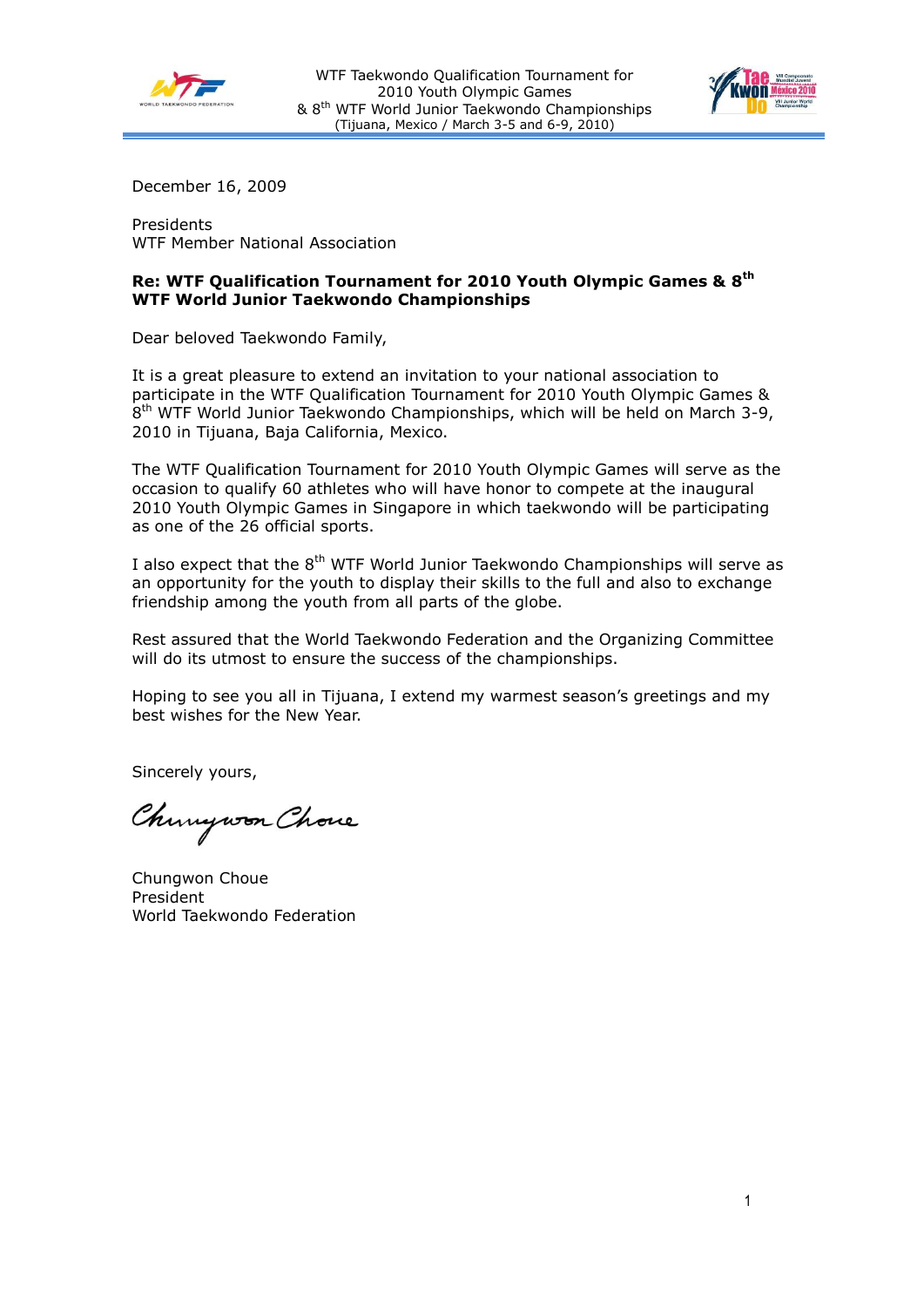



## **Message from the President of the Mexican Taekwondo Federation**

In accordance with the instructions of the WTF, It's a great honor to host the VIII Junior World Championship in our country, specifically in the State of Baja California.

We are sure that this will be an event with a high competitive level, and we are ready to offer the best of our efforts to make the 2010 championship one of the bests.

The state of Baja California is known in Mexico for having an excellent organization and for conforming a team with wide experience who had organized 2 World Volleyball Championships and two Pre-Olympic Events among others, with the leadership of the Governor of the State, Mr. José Guadalupe Osuna Millán; to whom we thank for his interest in our sport and for inviting the Taekwondo world family to visit his beautiful state.

Thank you.

Juan Manuel López Delgado President of the MTKDF

# **Message from the President of the Organizing Committee**

Baja California is distinguished for being a productive land, worked by men and women that day by day search for a better future for their families. Baja California, the strong arm of Mexico; that exports with pride the best of it to all the world. A land with great projects, great challenges; that we assume with seriousness, responsibility and professionalism

For the people of Baja California it's an honor to have the opportunity to show our greatness, to the world sports community in this beautiful discipline. We thank sincerely the International Taekwondo Federation for letting our state host the VIII Junior World Championship that will take place in 2010.

We impel the commitment that we will do our best to make this event one of the greatest in its kind.

Best regards

M.C. Saúl Castro Verdugo President of the Organizing Committee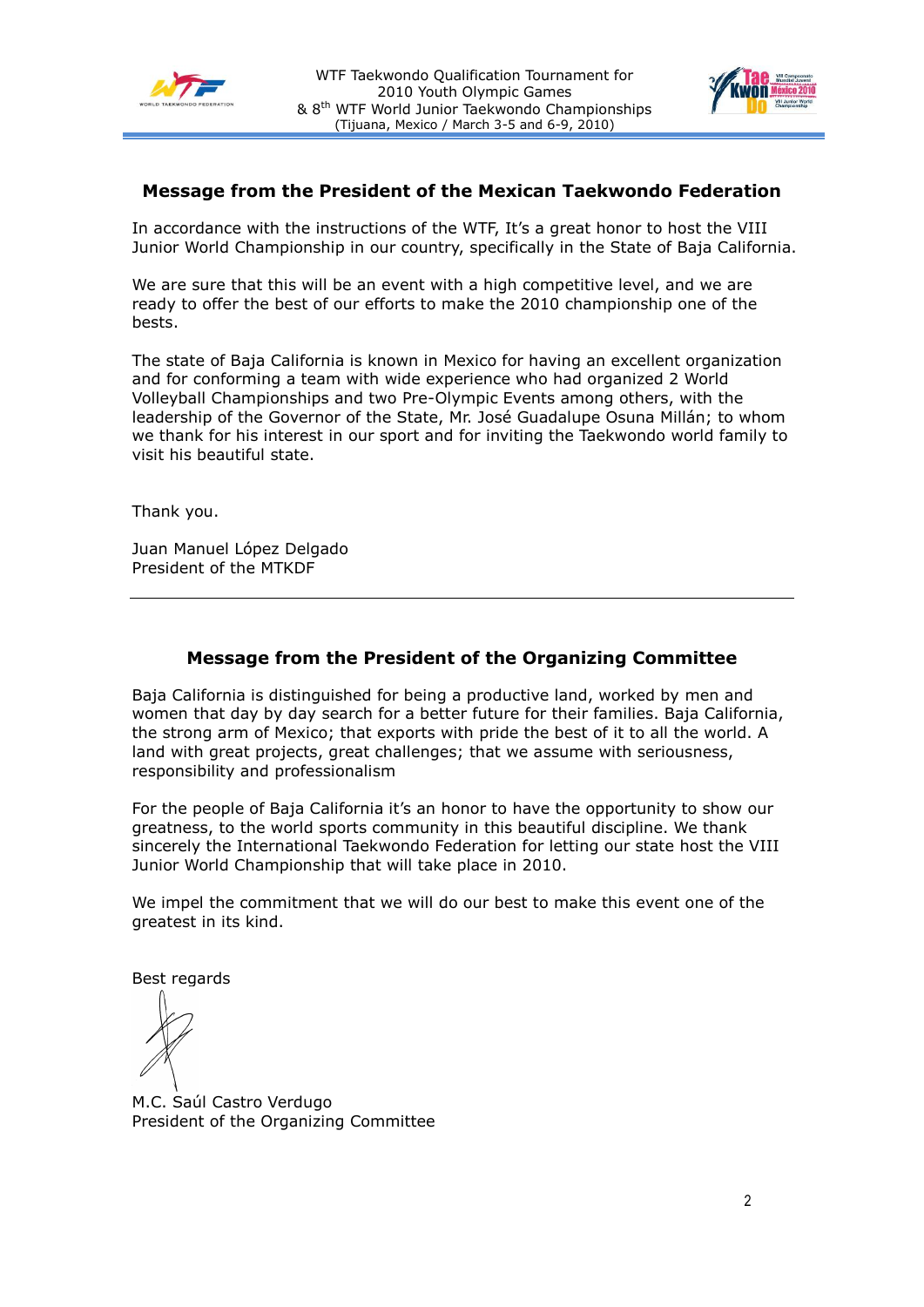

WTF Taekwondo Qualification Tournament for 2010 Youth Olympic Games & 8th WTF World Junior Taekwondo Championships (Tijuana, Mexico / March 3-5 and 6-9, 2010)



# **OUTLINE**

## **WTF TAEKWONDO QUALIFICATION TOURNAMENT FOR 2010 YOUTH OLYMPIC GAMES**

| <b>PROMOTER:</b><br>1.       | WORLD TAEKWONDO FEDERATION (WTF)                                                                                |  |
|------------------------------|-----------------------------------------------------------------------------------------------------------------|--|
| <b>ADDRESS:</b>              | 4 <sup>th</sup> Floor, Joyang Building, 113, Samseong-dong, Gangnam-gu                                          |  |
|                              | Seoul, Korea 135-090                                                                                            |  |
| <b>TELEPHONE:</b>            | +82.2.556.2505 / 82.2.557.5446                                                                                  |  |
| FAX:                         | +82.2.553.4728 / 82.2.725.1134                                                                                  |  |
| E-MAIL:                      | sport@wtf.org (Sports Division)                                                                                 |  |
| <b>WEB-SITE:</b>             |                                                                                                                 |  |
|                              | http://www.wtf.org                                                                                              |  |
| 2.<br><b>ORGANIZING MNA:</b> | Federacion Mexicana de Taekwondo (President: Mr. Juan Manuel Lopez Delgado)                                     |  |
| <b>ADDRESS:</b>              | Av. Rio Churubusco Puerta 9, Cd. Deportiva, Col. Magdelena Mixhuca, C.P. 08010                                  |  |
|                              | Mexico, D.F.                                                                                                    |  |
| <b>TELEPHONE:</b>            | +52 55 58 03 0114                                                                                               |  |
| FAX:                         | +52 55 5654 6794                                                                                                |  |
| E-MAIL:                      | lopesdel823@yahoo.com.mx                                                                                        |  |
| <b>WEB-SITE:</b>             | http://www.femextkd.net/                                                                                        |  |
|                              |                                                                                                                 |  |
| З.                           | <b>ORGANIZING COMMITTEE:</b> (President: Saul Castro Verdugo)                                                   |  |
| <b>ADDRESS:</b>              | Circuito Universitario sn, Otay Universidad, Tijuana, B.C. México                                               |  |
| <b>TELEPHONE:</b>            | +52 664 1023260                                                                                                 |  |
| FAX:                         | +52 664 2505300                                                                                                 |  |
| <b>E-MAIL:</b>               | vilbicho@hotmail.com                                                                                            |  |
| <b>WEB-SITE:</b>             | www.tkdmexico2010.com                                                                                           |  |
| <b>VENUE:</b><br>4.          | Multiple Uses Gymnasium, Centro de Alto Rendimiento de Baja California                                          |  |
| <b>QUALIFICATIONS</b><br>5.  |                                                                                                                 |  |
|                              | In accordance with Article 4: Qualification of Contestant of the WTF Competition Rules, the contestant must be: |  |
| <b>CRITERION #1:</b>         | Holder of the nationality of the participating team                                                             |  |
| <b>CRITERION #2:</b>         | An athlete must be nominated by the pertinent national taekwondo association                                    |  |
|                              | that is recognized by the World Taekwondo Federation and by their NOC.                                          |  |
| <b>CRITERION #3:</b>         | Holder of the Kukkiwon Poom or Dan Certificate                                                                  |  |
|                              | (* A copy of the Dan certificate should be enclosed when registering for                                        |  |
|                              | accreditation. In case a contestant has applied for a Kukkiwon Dan certificate but                              |  |
|                              | has not received it yet, a copy of the Dan application form and the remittance                                  |  |
|                              | certificate sent to the Kukkiwon must be enclosed when registering for                                          |  |
|                              | accreditation. Please refer to the Kukkiwon Web site (www.kukkiwon.or.kr) for                                   |  |
|                              | more information.)                                                                                              |  |
| <b>CRITERION #4:</b>         | An athlete must be born between 1 January 1993 and 31 December 1994.                                            |  |
|                              |                                                                                                                 |  |

## **6. METHOD OF COMPETITION**

Single elimination plus repechage for deciding  $5^{th}$  and  $6^{th}$  places

## **7. CONTEST TIME**

- i. Option 1: 1 minute 30 seconds x 3 rounds with 1 minute break for preliminaries till quarter-finals, and 2 minutes x 3 rounds with 1 minute break for semi-finals, finals and repechage (in the event that the number of participating athletes exceeds the expected number of athletes)
- ii. Option 2: 2 minutes x 3 round with 1 minute break for all matches
- iii. Final decision will be announced at the head of team meeting after completion of registration.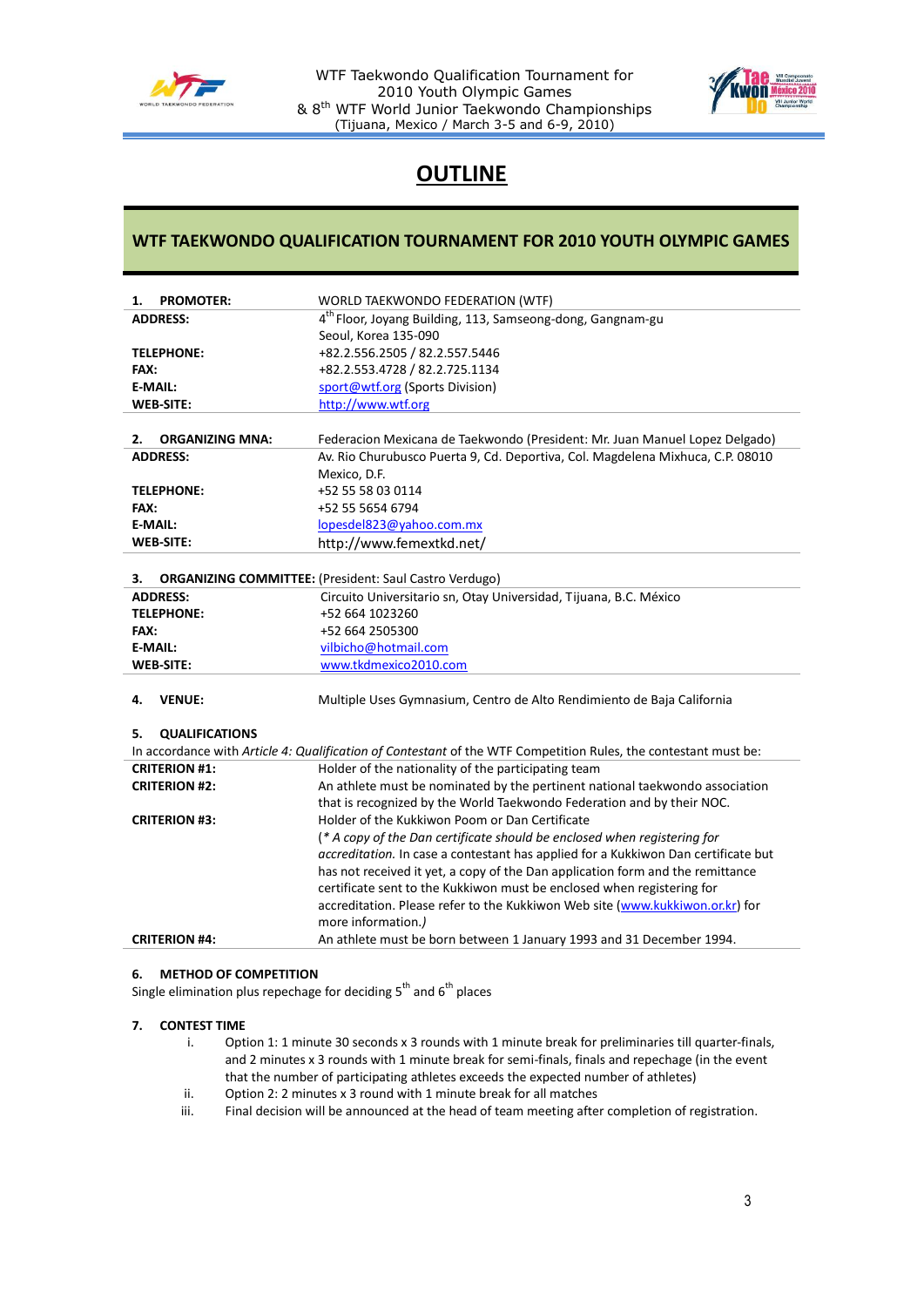

## WTF Taekwondo Qualification Tournament for 2010 Youth Olympic Games & 8th WTF World Junior Taekwondo Championships (Tijuana, Mexico / March 3-5 and 6-9, 2010)



## **8. WEIGHT DIVISIONS**

| <b>MEN'S EVENTS (5)</b> | <b>WOMEN'S EVENTS (5)</b> |
|-------------------------|---------------------------|
| Under 48 kg             | Under 44 kg               |
| 48 kg - 55 kg           | 44 kg - 49 kg             |
| 55 kg - 63 kg           | 49 kg - 55 kg             |
| 63 kg - 73 kg           | 55 kg - 63 kg             |
| Over 73 kg              | Over 63 kg                |

## **9. QUOTAS**

| <b>QUOTA</b> | QUALIFIED VIA IF* | <b>NOC UNIVERSALITY PLACES</b> | <b>HOST COUNTRY PLACES</b> | <b>TOTAL</b> |
|--------------|-------------------|--------------------------------|----------------------------|--------------|
| Men          | 30                | 17                             |                            | 50           |
| Women        | 30                | 17                             |                            | 50           |
| TOTAL        | 60                | 34                             |                            | 100          |

*\*Through this qualification tournament, a total of 30 male and 30 female athletes (top 6 athletes per each weight division) will be qualified.*

## **10. QUOTAS PER NOC**

A maximum of three (3) male and three (3) female athletes per member national association

#### **11. QUALIFICATION SYSTEM**

- 1. The top six (6) athletes in each weight category at the YOG Qualification Tournament will be qualified:
	- A. **Explanation:** The semi-finalists of each weight category will occupy the first four qualification places. The other four losing quarterfinalists will face each other to determine the remaining  $5<sup>th</sup>$  and  $6<sup>th</sup>$ athlete quotas.

| <b>QUARTERFINALS</b> |       |                   |
|----------------------|-------|-------------------|
|                      |       | <b>SEMIFINALS</b> |
|                      | No. 1 |                   |
|                      |       |                   |
| Pool A               | No. 4 |                   |
|                      |       |                   |
|                      | No. 3 |                   |
|                      |       |                   |
| Pool B               | No. 2 |                   |
|                      |       |                   |

The number of the losing quarterfinalists will be predetermined during the formation of the match tree. Basically, the athlete at the top of Pool A will be No. 1, while the athlete at the bottom of Pool B will be No. 2. The next athlete in Pool A will be No. 4 and the final athlete will be No. 3. Athletes from Pool A will then compete with athletes from Pool B in the following bracket order. The winners of each bracket will qualify as the 5<sup>th</sup> and 6<sup>th</sup>-placed athletes and will qualify their countries for the 2010 Youth Olympic Games.

#### **REPECHAGE**

| $5^{\text{th}}$ and $6^{\text{th}}$ |  |
|-------------------------------------|--|
| Placing                             |  |
|                                     |  |

Loser (No. 1) in Quarterfinal from Pool A

Loser (No. 2) in Quarterfinal from Pool B

Loser (No. 3) in Quarterfinal from Pool A

Loser (No. 4) in Quarterfinal from Pool B

2. Qualified athlete quotas are allocated to the pertinent National Olympic Committees and not to the athletes.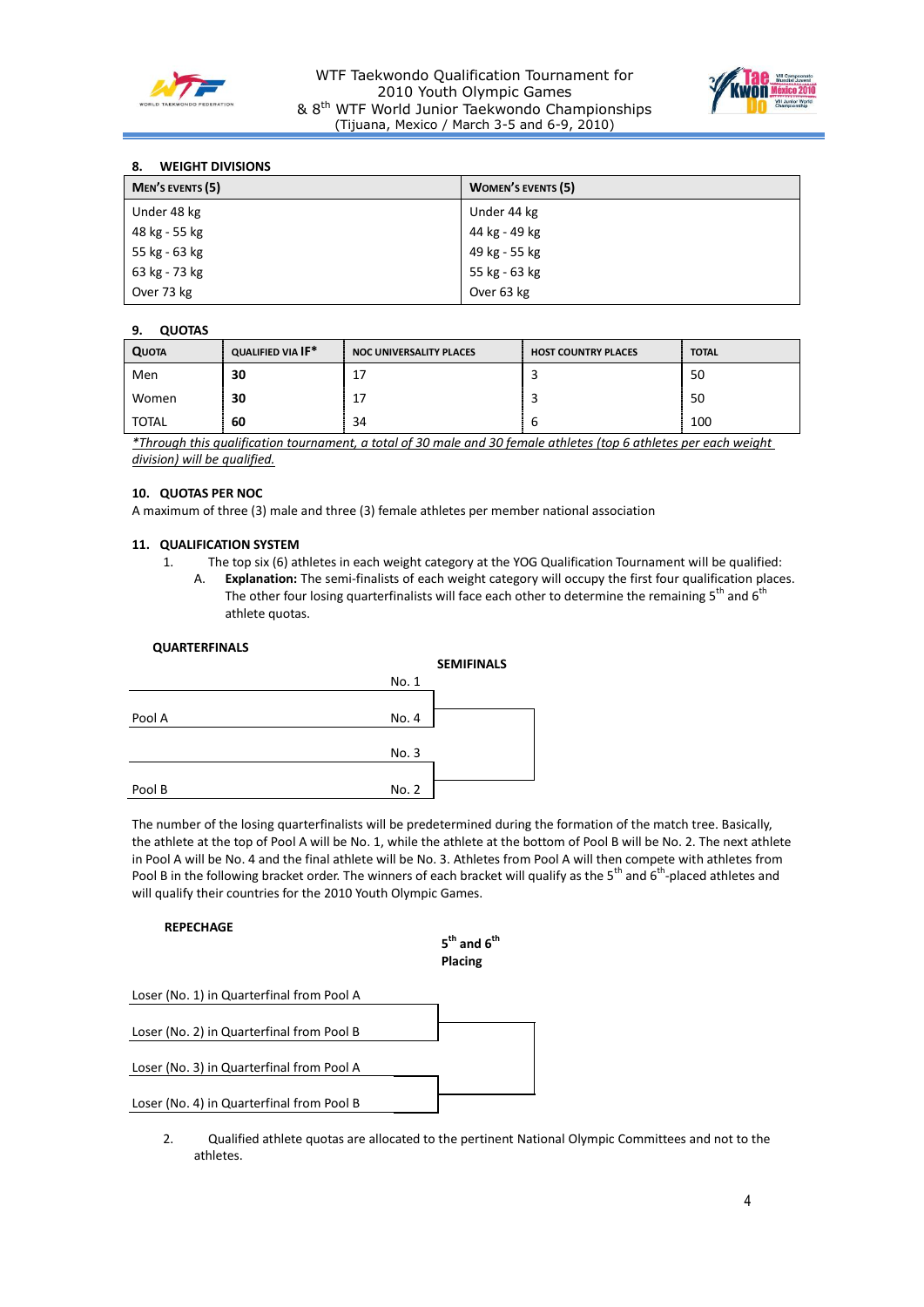



## **12. HOST COUNTRY REPRESENTATION**

As the host country for 2010 Youth Olympic Games, Singapore chose the following weight divisions: Male: -48kg, -55kg and -73kg

Female: -49kg, -55kg and -63kg

## **13. REALLOCATION OF UNUSED QUOTA PLACES**

### **Unused IF quota places**

Unused quota places that are qualified via the YOG Qualification Tournament will be allocated to the NOC Universality Places. (SUBJECT TO CHANGE UPON AGREEMENT WITH THE IOC)

#### **Unused host country places**

Unused host country places will be allocated to the NOC Universality Places.

#### **Unused NOC Universality places**

Unused NOC Universality Places will be allocated to the WTF. The distribution of the unused NOC Universality Places will be based on the following criteria:

- 1. Countries that are certified Member National Associations of the WTF;
- 2. Countries that participated in at least one of the last two WTF World Junior Taekwondo Championships;
- 3. Countries that did not qualify for the YOG in the qualification tournament(s);
- 4. Countries that have athletes that participated in continental junior championships, higher ranked athletes will be given the priority;
- 5. Countries that could not participate in the qualification tournament(s) due to political or economic reasons.

## **14. CONDITIONS FOR PARTICIPATION**

i. Round-trip airfare and Accommodation

Round trip airfare and and accommodation charges of room and board shall be borne by the participating National Association.

## ii. Entry Fees

The OC shall collect the entry fees from the participating national teams. The national team shall pay an entry fee of US\$300 per team (the participating MNA shall pay US\$300 per team only, although it participates in both 8<sup>th</sup> WTF World Junior Championships and WTF Qualification Tournament) to the OC at the time of registration at the accreditation center(s) prior to the start of the Championships. Athletes shall not be allowed to compete without successful payment of entry fee.

#### iii. Ground transportation

Ground transportation will be provided for national teams on arrival and departure, provided that the Organizing Committee has been informed of the date, time, and flight schedule of the national team at the latest by **the designated deadline (February 10, 2010).** The Organizing Committee will also provide ground transportation to and from all Official hotels and training venue and the venue provided that the national teams stay at the Official hotels.

## **15. CLASSIFICATION OF RESULTS**

| <b>IJ. CLAJJIHCAHUN UL INLJULIJ</b>                             |  |
|-----------------------------------------------------------------|--|
| $1st$ PLACE:<br><b>GOLD MEDAL &amp; CERTIFICATE</b>             |  |
| $2^{nd}$ PLACE:<br>SILVER MEDAL & CERTIFICATE                   |  |
| 3 <sup>rd</sup> PLACE:<br>BRONZE MEDAL & CERTIFICATE            |  |
| $3^{\text{rd}}$ PLACE:<br>BRONZE MEDAL & CERTIFICATE            |  |
| $5^{\text{th}}$ & $6^{\text{th}}$ PLACES:<br><b>CERTIFICATE</b> |  |

## **16. TEAM ENTRIES PER COUNTRY (MAXIMUM 17 MEMBERS)**

| <b>POSITION</b> | <b>MAX. NO. OF MEMBERS</b> | <b>MAX. NO. OF MEMBERS</b> |
|-----------------|----------------------------|----------------------------|
|                 | <b>MALE</b>                | <b>FEMALE</b>              |
| HEAD OF TEAM:   |                            |                            |
| MANAGER:        |                            |                            |
| COACH:          |                            |                            |
| TRAINER:        |                            |                            |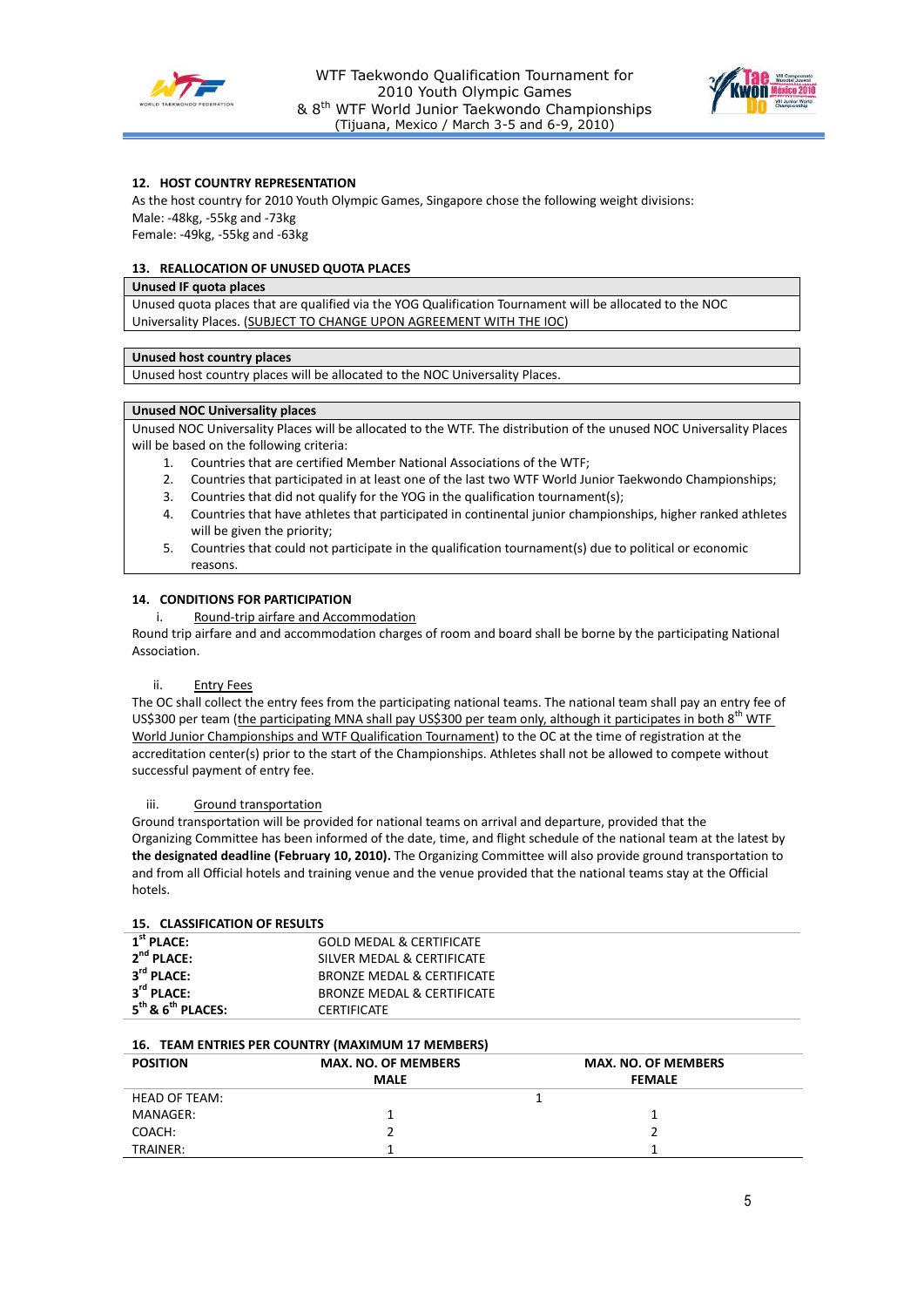



| TEAM DOCTOR:           |  |
|------------------------|--|
| "STANTS:<br>CONTE<br>ັ |  |

## **17. INTERNATIONAL REFEREES**

The WTF will appoint the International Referees, upon consultation with the WTF Referee Committee Chairman and the WTF Referee Division. The appointed international referees shall officiate both at the WTF Qualification Tournament for 2010 Youth Olympic Games and 8th WTF World Junior Taekwondo Championships. The following conditions shall apply:

- i. International Referees are required to pay for their own round-trip airfares.
- ii. The Organizing Committee shall pay for the expenses for eleven (11) nights' stay of room and board. **Check-in: February 27 (Saturday) / Check-out: March 10 (Wednesday)**
- iii. The Organizing Committee shall pay a per diem of US\$100 to the selected International Referees for competition period (total six days; US\$600 per referee).

## **18. TECHNICAL DELEGATE AND COMPETITION SUPERVISORY BOARD**

The WTF will appoint the Technical Delegate and the members of the Competition Supervisory Board who shall oversee both WTF Qualification Tournament for 2010 Youth Olympic Games and 8<sup>th</sup> WTF World Junior Taekwondo Championships, upon consultation with the WTF Technical Committee Chairman and the WTF Sports Division. The following conditions shall apply:

- i. The Organizing Committee shall pay for the expenses of room and board for the Technical Delegate (eleven (11) nights' stay of room and board. **Check-in: February 27 (Saturday) / Check-out: March 10 (Wednesday)** and the Competition Supervisory Board members (ten (10) nights' stay of room and board. **Check-in: February 28 (Sunday) / check-out: March 10 (Wednesday)**.
- ii. The Organizing Committee shall pay a per diem of US\$100 to the Technical Delegate and the members of the Competition Supervisory Board for competition period (total six days; US\$600 per person).

## **19. WTF-RECOGNIZED TAEKWONDO UNIFORM (***DOBOK***) AND PROTECTIVE EQUIPMENT**

- i. Participating contestants are required to wear WTF-recognized doboks and WTF-recognized protective equipment. The latest version of WTF-recognized manufacturers' list is available at the website of WTF [\(http://www.wtf.org/wtf\\_eng/site/about\\_wtf/recognized.html\)](http://www.wtf.org/wtf_eng/site/about_wtf/recognized.html).
- ii. The Organizing Committee will provide head protector and the body protectors (electronic body protector, in case of using EBP) as well as sensing socks (for contestants who do not bring sensing socks for their personal use; in case of using EBP) to the participating contestants. Participating contestants are required to bring their own groin guards, mouthpieces, gloves, sensing socks (for personal use; in case of using EBP), and shin and forearm guards for their personal use.
- iii. Before entering the field of play, all contestants will proceed to the inspection desk for inspection of their doboks and protective equipment. Any contestant who wears unofficial doboks or protective equipment will not be permitted to compete. Organizing Committee shall prepare white masking tapes to cover up any kind of identification of the manufacturers not recognized by the WTF.

## **20. IDENTIFIATION OF NOC CODE AND MANUFACTURER**

- i. National flag shall be located between 3cm and 3.4cm below the right shoulder line of upper garment.
- ii. NOC Code is a three-letter National Olympic Committee abbreviation, and it shall be printed at the back in black and centred at 5cm or higher from the bottom line of the upper garment within the size of 30cm width x 12cm height. The font of the letters shall be in bold "Verdana".
- iii. Manufacturer's identification (name, designation trademark, logo or any distinctive sign of the manufacturer) shall be located one per garment within 20 $\text{cm}^2$  except at the location of the WTF logo.

## **21. MEDICAL CONTROL**

- i. The WTF Anti-Doping Rules, and where necessary the Code of the World Anti-Doping Agency, shall apply throughout the competitions.
- ii. Compulsory anti-doping tests will be carried out for all qualifiers, while random tests will be conducted to the rest of the athletes. The WTF and/or WADA may carry out random out-of-competition testing prior to the championships. Therefore, all participating contestants are required to submit their latest and most accurate Athlete Location Forms.
- iii. Any contestant who requires TUE is required to submit the TUE Application Form to the WTF Anti-Doping Division [\(antidoping@wtf.org\)](mailto:antidoping@wtf.org) by no later than 21 days before the championships. **Therefore, the WTF must receive all TUE application forms by no later than February 10, 2010. Late entries will not be accepted.**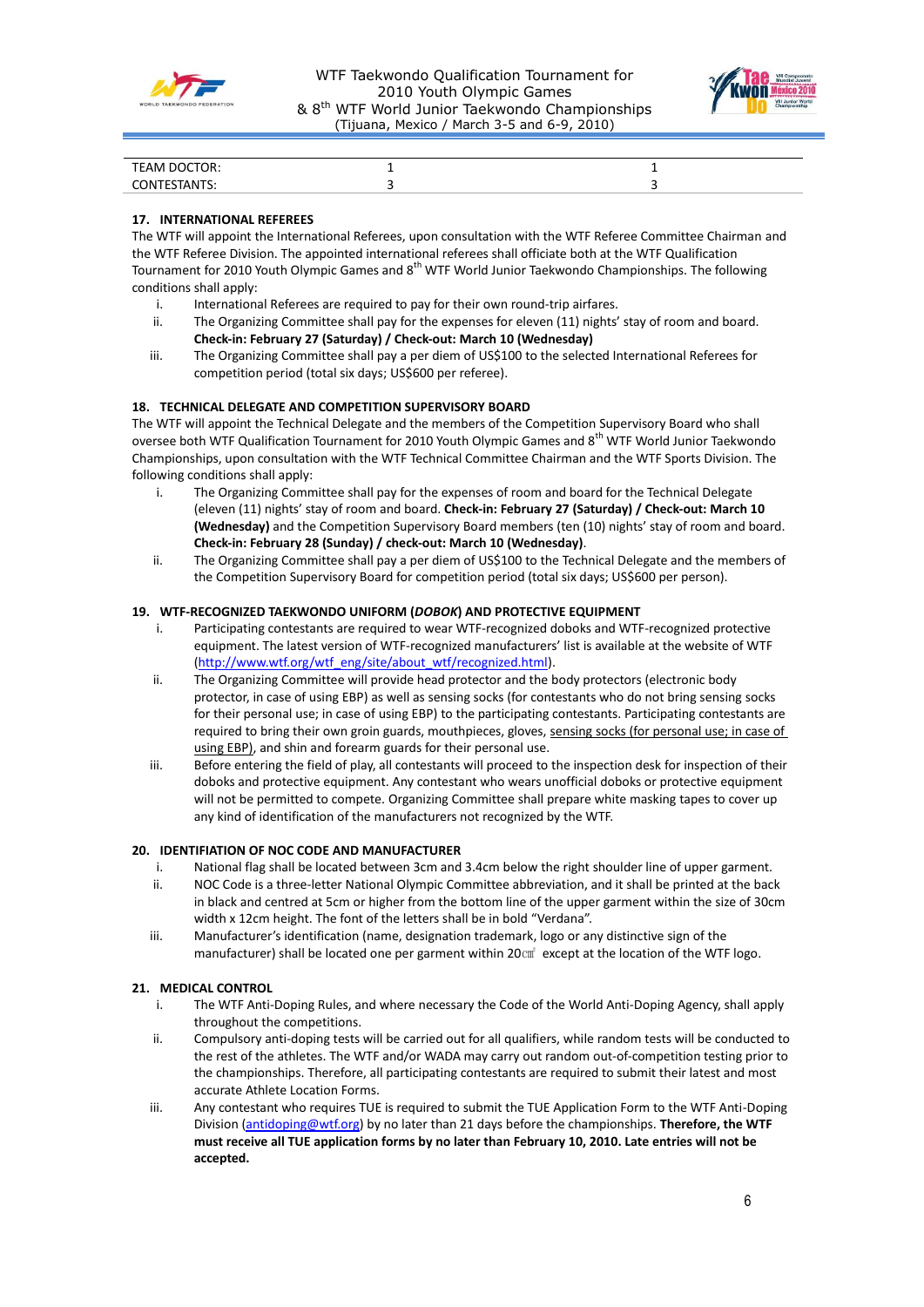



## **22. HEAD OF TEAM MEETING & DRAWING OF LOTS SESSION**

- The head of team meeting and the drawing of lots session shall be conducted one (1) day prior to the start of the championships that is March 2, 2010, in the presence of the WTF officials and the representatives of the participating nations. The drawing of lots shall be done in an ascending order of the weight divisions (i.e. from the lightest to the heaviest weight divisions).
- ii. The order of the draw may be changed depending on the decision of the Technical Delegate.
- iii. Depending on the decision of the Technical Delegate, WTF officials or Organizing Committee volunteers could be designated to draw lots on behalf of the officials of the participating nations who are not present at the time of the lot drawing session.

#### **23. WEIGH-IN**

- i. Weigh-in of the contestants shall be completed one day before their scheduled competition day.
- ii. During the weigh-in, male contestants shall wear underpants and female contestants shall wear underpants and brassieres. However, contestants may weigh-in in the nude if they want to do so.

#### **24. INDEMNITIES**

- i. The respective national taekwondo associations shall be responsible for ensuring that their participants have validly completed and signed the official participation forms, thus indemnifying the organizers, its officials and other contestants from any claims of injuries, losses, fatalities or otherwise arising in the course of participation in this championships or any activities thereto.
- ii. The respective national taekwondo associations shall be responsible for ensuring that all officials and participants are covered with effective insurance coverage.
- iii. Participants without proper participation entry forms and effective insurance coverage will not be allowed to compete at the championships.
- iv. The Organizing Committee will acquire general insurance, at its own expenses, for all participants of the tournament, including but not limited to contestants and staffs, in the event of any injury and/or damages that may arise during the course of the championships.

### **25. NATIONAL FLAG AND ANTHEM**

Every participating national taekwondo association is required to bring the following items for use at the Opening and/or Closing ceremonies:

- i. Two (2) IOC-recognized national flags
	- Size: 90cm x 130cm
- ii. CD or DVD of the pertinent IOC-recognized national anthem

#### **26. ACCOMMODATION**

The participating teams are required to fill out the hotel reservation form (attached in the document 'RETURN TO ORGANIZING COMMITTEE') and submit to the Organizing Committee by **no later than February 10, 2010**.

#### **27. VISA INFORMATION**

Please carefully look at the visa information at the last section of this invitation packet.

#### **28. ATHLETE REPLACEMENT**

In the event that the registered athletes should be replaced with another due to injuries or other reasons, the Member National Association can officially request to the WTF for the replacement by **no later than February 28, 2010**. This can only be allowed for the replacement of the athletes in the REGISTERED WEIGHT DIVISION submitted before the deadline. Addition of the athlete(s) in new weight division(s) after deadline will not be accepted.

#### **29. CLOSING DATE FOR ENTRY**

Team list and entry form for WTF Qualification Tournament for 2010 Youth Olympic Games must be submitted to the WTF, while team list and entry form for 8<sup>th</sup> WTF World Junior Championships together with hotel reservation form and travelling schedule should be submitted to the organizing committee **by no later than February 10, 2009. Entry submission after the deadline will not be accepted.**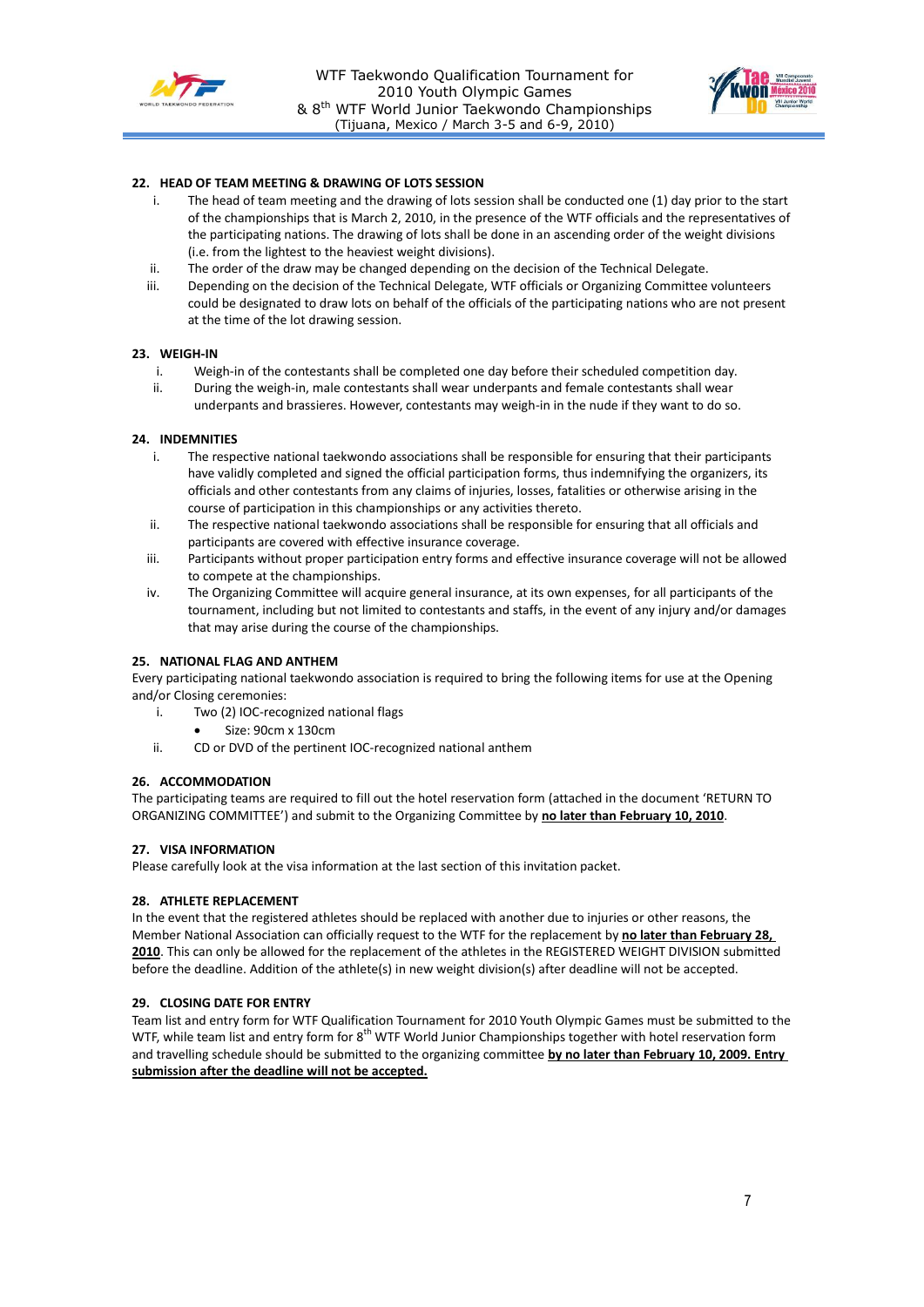

WTF Taekwondo Qualification Tournament for 2010 Youth Olympic Games & 8th WTF World Junior Taekwondo Championships (Tijuana, Mexico / March 3-5 and 6-9, 2010)



# **OUTLINE**

# **8 th WTF WORLD JUNIOR TAEKWONDO CHAMPIONSHIPS**

| <b>PROMOTER:</b><br>1.       | WORLD TAEKWONDO FEDERATION (WTF)                                                                                |  |
|------------------------------|-----------------------------------------------------------------------------------------------------------------|--|
| <b>ADDRESS:</b>              | 4 <sup>th</sup> Floor, Joyang Building, 113, Samseong-dong, Gangnam-gu                                          |  |
|                              | Seoul, Korea 135-090                                                                                            |  |
| <b>TELEPHONE:</b>            | +82.2.556.2505 / 82.2.557.5446                                                                                  |  |
| FAX:                         | +82.2.553.4728 / 82.2.725.1134                                                                                  |  |
| E-MAIL:                      | sport@wtf.org (Sports Division)                                                                                 |  |
| <b>WEB-SITE:</b>             | http://www.wtf.org                                                                                              |  |
|                              |                                                                                                                 |  |
| 2.<br><b>ORGANIZING MNA:</b> | Federacion Mexicana de Taekwondo (President: Mr. Juan Manuel Lopez Delgado)                                     |  |
| <b>ADDRESS:</b>              | Av. Rio Churubusco Puerta 9, Cd. Deportiva, Col. Magdelena Mixhuca, C.P. 08010                                  |  |
|                              | Mexico, D.F.                                                                                                    |  |
| <b>TELEPHONE:</b>            | +52 55 58 03 0114                                                                                               |  |
| FAX:                         | +52 55 5654 6794                                                                                                |  |
| <b>E-MAIL:</b>               | lopesdel823@yahoo.com.mx                                                                                        |  |
| <b>WEB-SITE:</b>             | http://www.femextkd.net/                                                                                        |  |
|                              |                                                                                                                 |  |
| 3.                           | <b>ORGANIZING COMMITTEE:</b> (President: Saul Castro Verdugo)                                                   |  |
| <b>ADDRESS:</b>              | Circuito Universitario sn, Otay Universidad, Tijuana, B.C. México                                               |  |
| <b>TELEPHONE:</b>            | +52 664 1023260                                                                                                 |  |
| FAX:                         | +52 664 2505300                                                                                                 |  |
| E-MAIL:                      | vilbicho@hotmail.com                                                                                            |  |
| <b>WEB-SITE:</b>             | www.tkdmexico2010.com                                                                                           |  |
| <b>VENUE:</b><br>4.          | Multiple Uses Gymnasium, Centro de Alto Rendimiento de Baja California                                          |  |
|                              |                                                                                                                 |  |
| <b>QUALIFICATIONS</b><br>5.  |                                                                                                                 |  |
|                              | In accordance with Article 4: Qualification of Contestant of the WTF Competition Rules, the contestant must be: |  |
| <b>CRITERION #1:</b>         | Holder of the nationality of the participating team                                                             |  |
| <b>CRITERION #2:</b>         | An athlete must be nominated by the pertinent national taekwondo association                                    |  |
|                              | that is recognised by the World Taekwondo Federation and by their NOC.                                          |  |
| <b>CRITERION #3:</b>         | Holder of the Kukkiwon Poom or Dan Certificate                                                                  |  |
|                              | (* A copy of the Dan certificate should be enclosed when registering for                                        |  |
|                              | accreditation. In case a contestant has applied for a Kukkiwon Dan certificate but                              |  |
|                              | has not received it yet, a copy of the Dan application form and the remittance                                  |  |
|                              | certificate sent to the Kukkiwon must be enclosed when registering for                                          |  |
|                              | accreditation. Please refer to the Kukkiwon Web site (www.kukkiwon.or.kr) for                                   |  |
|                              | more information.)                                                                                              |  |
| <b>CRITERION #4:</b>         | An athlete must be born between 1 January 1993 and 31 December 1996.                                            |  |

## **6. METHOD OF COMPETITION**

Single elimination tournament

## **7. CONTEST TIME**

- i. Option 1: 1 minute 30 seconds x 3 rounds with 1 minute break (in the event that the number of participating athletes is overwhelming and exceeds the expected number of athletes) for preliminaries till quarter-finals, and 2 minutes x 3 rounds with 1 minute break for semi-finals and finals.
- ii. Option 2: 2 minutes x 3 round with 1 minute break for all matches
- iii. Final decision will be announced at the head of team meeting after completion of registration.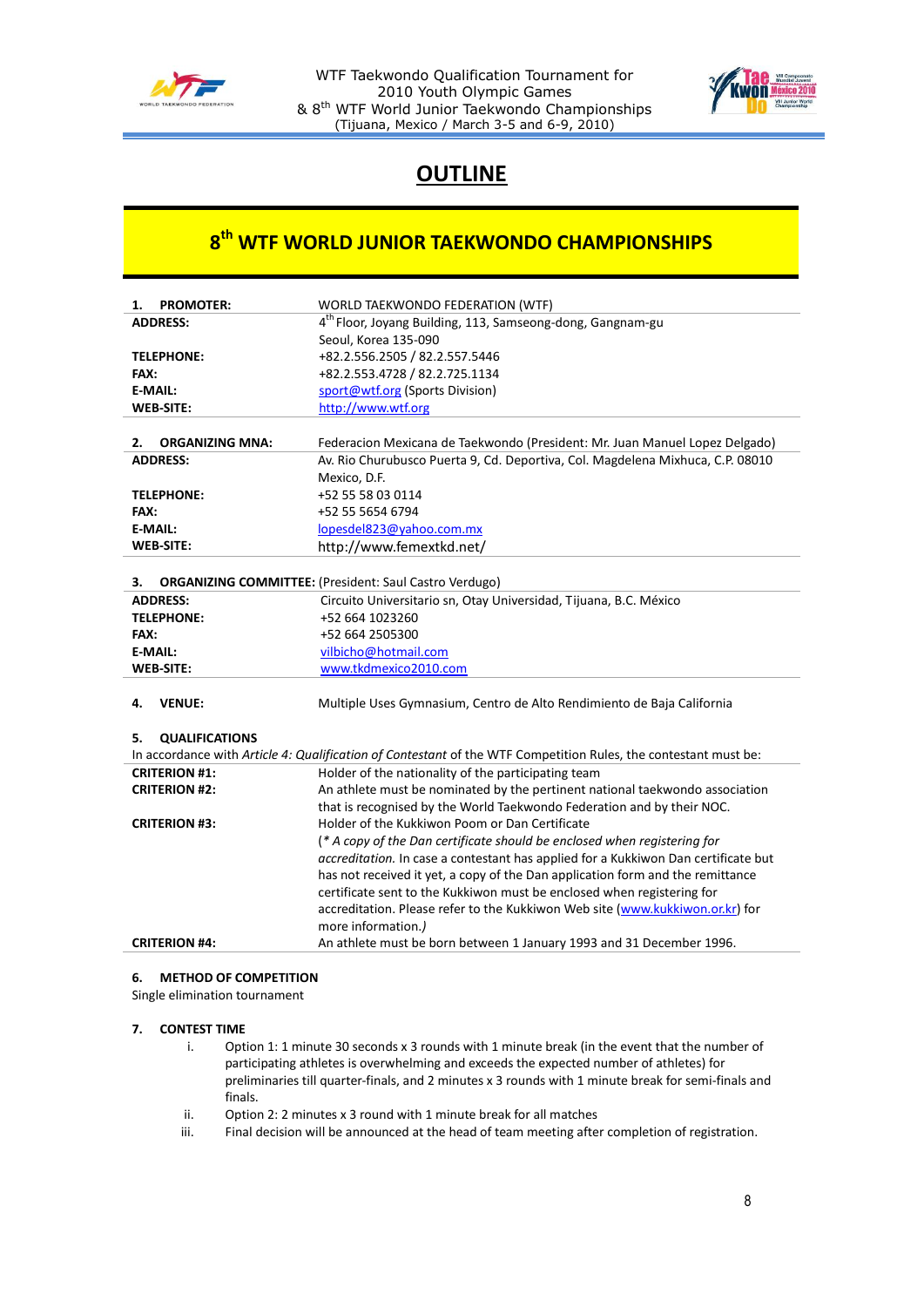



## **8. WEIGHT DIVISIONS**

| Men's division |                     | Women's division |                     |
|----------------|---------------------|------------------|---------------------|
| Under 45kg     | Not exceeding 45kg  | Under 42kg       | Not exceeding 42 kg |
| Under 48kg     | Over 45 kg &        | Under 44kg       | Over 42 kg &        |
|                | Not exceeding 48 kg |                  | Not exceeding 44 kg |
| Under 51kg     | Over 48 kg &        | Under 46kg       | Over 44 kg &        |
|                | Not exceeding 51 kg |                  | Not exceeding 46 kg |
| Under 55kg     | Over 51 kg &        | Under 49kg       | Over 46 kg &        |
|                | Not exceeding 55 kg |                  | Not exceeding 49 kg |
| Under 59kg     | Over 55 kg &        | Under 52kg       | Over 49 kg &        |
|                | Not exceeding 59 kg |                  | Not exceeding 52 kg |
| Under 63kg     | Over 59 kg &        | Under 55kg       | Over 52 kg &        |
|                | Not exceeding 63 kg |                  | Not exceeding 55 kg |
| Under 68kg     | Over 63 kg &        | Under 59kg       | Over 55 kg &        |
|                | Not exceeding 68 kg |                  | Not exceeding 59 kg |
| Under 73kg     | Over 68 kg &        | Under 63kg       | Over 59 kg &        |
|                | Not exceeding 73 kg |                  | Not exceeding 63 kg |
| Under 78kg     | Over 73 kg &        | Under 68kg       | Over 63 kg &        |
|                | Not exceeding 78 kg |                  | Not exceeding 68 kg |
| Over 78kg      | Over 78 kg          | Over 68kg        | Over 68 kg          |

## **9. CONDITIONS FOR PARTICIPATION**

i. Round-trip Airfare and Accommodation

Round trip airfare and and accommodation charges of room and board shall be borne by the participating National Association.

#### ii. Entry Fees

The OC shall collect the entry fees from the participating national teams. The national team shall pay an entry fee of US\$300 per team (the participating MNA shall pay US\$300 per team only, although it participates in both 8<sup>th</sup> WTF World Junior Championships and WTF Qualification Tournament) to the OC at the time of registration at the accreditation center(s) prior to the start of the Championships. Athletes shall not be allowed to compete without successful payment of entry fee.

#### iii. Ground transportation

Ground transportation will be provided for national teams on arrival and departure, provided that the Organizing Committee has been informed of the date, time, and flight schedule of the national team at the latest by **the designated deadline (February 10, 2010).** The Organizing Committee will also provide ground transportation to and from all Official hotels, training venue and the venue provided that the national teams stay at the Official hotels.

## **10. CLASSIFICATION OF RESULTS**

## i. Individual Awards

Medals will be awarded to the top four athletes in the respective classifications and weight divisions of the pertinent championships:

| $1^{\rm st}$ PLACE:    | <b>GOLD MEDAL &amp; CERTIFICATE</b> |
|------------------------|-------------------------------------|
| $2^{nd}$ PLACE:        | SILVER MEDAL & CERTIFICATE          |
| $3^{rd}$ PLACE:        | BRONZE MEDAL & CERTIFICATE          |
| $3^{\text{rd}}$ PLACE: | BRONZE MEDAL & CERTIFICATE          |

#### ii. Team Awards

Based on the point system below, the top five (5) teams of the Men's division and the top five (5) teams of the Women's division will receive trophies:

| <b>RATIONALE</b>                                       | <b>NO. OF POINTS AWARDED</b> |
|--------------------------------------------------------|------------------------------|
| For every contestant who passed the official weigh-in: |                              |
| For every win (including byes):                        |                              |
| For every Gold Medal:                                  |                              |
| For every Silver Medal:                                |                              |
| For every Bronze Medal:                                |                              |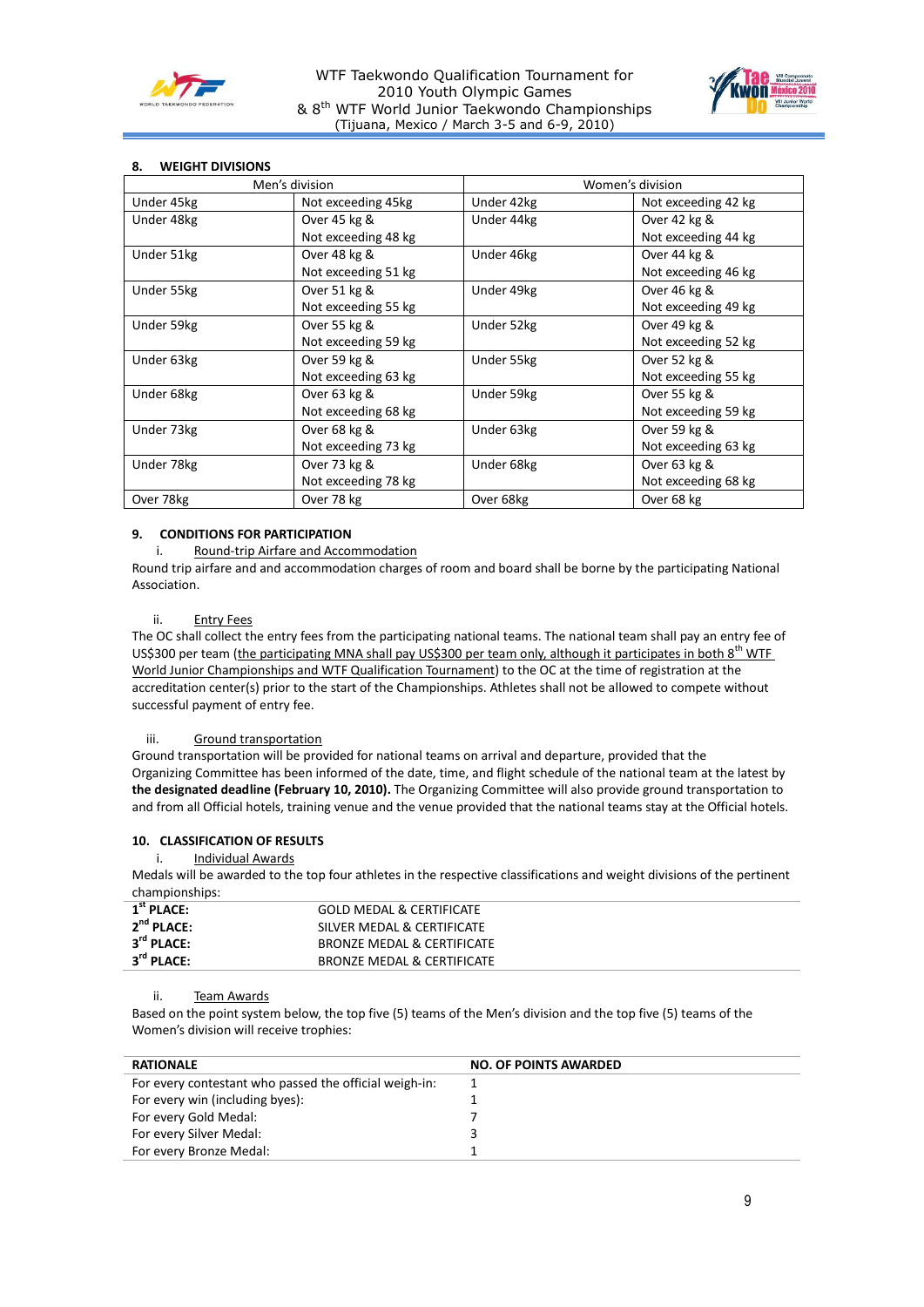



Other prizes, such as the "Good Fighting Spirit Prize", "Active Participation Prize", MVPs and Best Referees and Best Coaches may be awarded to selected teams and individuals.

## **11. TEAM ENTRIES PER COUNTRY (MAXIMUM 31 MEMBERS)**

| <b>POSITION</b>      | <b>MAX. NO. OF MEMBERS</b> | <b>MAX. NO. OF MEMBERS</b> |  |
|----------------------|----------------------------|----------------------------|--|
|                      | <b>MALE</b>                | <b>FEMALE</b>              |  |
| <b>HEAD OF TEAM:</b> |                            |                            |  |
| MANAGER:             |                            |                            |  |
| COACH:               |                            |                            |  |
| TRAINER:             |                            |                            |  |
| TEAM DOCTOR:         |                            |                            |  |
| CONTESTANTS:         | 10                         | 10                         |  |

## **12. INTERNATIONAL REFEREES**

The WTF will appoint the International Referees, upon consultation with the WTF Referee Committee Chairman and the WTF Referee Division. The appointed international referees shall officiate both at the WTF Qualification Tournament for 2010 Youth Olympic Games and 8<sup>th</sup> WTF World Junior Taekwondo Championships. The following conditions shall apply:

- i. International Referees are required to pay for their own roundtrip airfares.
- ii. The Organizing Committee shall pay for the expenses for eleven (11) nights' stay of room and board. **Check-in: February 27 (Saturday) / Check-out: March 10 (Wednesday)**
- iii. The Organizing Committee shall pay a per diem of US\$100 to the selected International Referees for competition period (total six days; US\$600 per referee).

## **13. TECHNICAL DELEGATE AND COMPETITION SUPERVISORY BOARD**

The WTF will appoint the Technical Delegate and the members of the Competition Supervisory Board who shall oversee both WTF Qualification Tournament for 2010 Youth Olympic Games and 8<sup>th</sup> WTF World Junior Taekwondo Championships, upon consultation with the WTF Technical Committee Chairman and the WTF Sports Division. The following conditions shall apply:

- i. The Organizing Committee shall pay for the expenses of room and board for the Technical Delegate (eleven (11) nights' stay of room and board. **Check-in: February 27 (Saturday) / Check-out: March 10 (Wednesday)** and the Competition Supervisory Board members (ten (10) nights' stay of room and board. **Check-in: February 28 (Sunday) / check-out: March 10 (Wednesday)**.
- ii. The Organizing Committee shall pay a per diem of US\$100 to the Technical Delegate and the members of the Competition Supervisory Board for competition period (total six days; US\$600 per person).

## **14. WTF-RECOGNIZED TAEKWONDO UNIFORM (***DOBOK***) AND PROTECTIVE EQUIPMENT**

- i. Participating contestants are required to wear WTF-recognized doboks and WTF-recognized protective equipment. The latest version of WTF-recognized manufacturers' list is available at the website of WTF [\(http://www.wtf.org/wtf\\_eng/site/about\\_wtf/recognized.html\)](http://www.wtf.org/wtf_eng/site/about_wtf/recognized.html).
- ii. The Organizing Committee will provide head protector and the body protectors (electronic body protector, as the case may be) as well as sensing socks (for contestants who do not bring sensing socks for their personal use; in case of using EBP) to the participating contestants. Participating contestants are required to bring along their own groin guards, mouthpieces, gloves, sensing socks (for personal use; in case of using EBP), and shin and forearm guards for their personal use.
- iii. Before entering the field of play, all contestants will proceed to the inspection desk for inspection of their doboks and protective equipment. Any contestant who wears unofficial doboks or protective equipment will not be permitted to compete. Organizing Committee shall prepare white masking tapes to cover up any kind of identification of the manufacturers not recognized by the WTF.

## **15. IDENTIFIATION OF NOC CODE AND MANUFACTURER**

- iv. National flag shall be located between 3cm and 3.4cm below the right shoulder line of upper garment.
- v. NOC Code is a three-letter National Olympic Committee abbreviation, and it shall be printed at the back in black and centred at 5cm or higher from the bottom line of the upper garment within the size of 30cm width x 12cm height. The font of the letters shall be in bold "Verdana".
- vi. Manufacturer's identification (name, designation trademark, logo or any distinctive sign of the manufacturer) shall be located one per garment within 20㎠ except at the location of the WTF logo.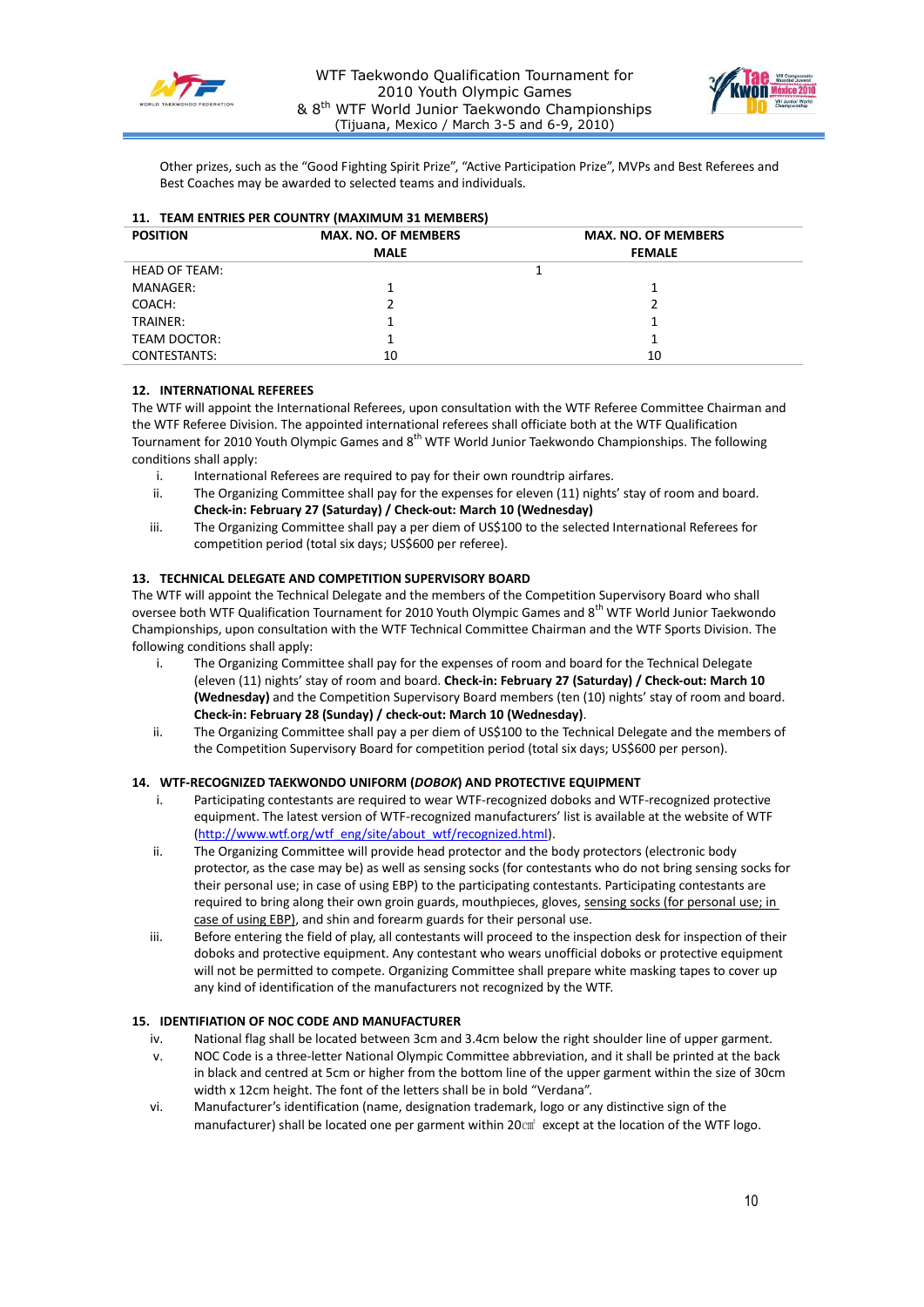



## **16. MEDICAL CONTROL**

- i. The WTF Anti-Doping Rules, and where necessary the Code of the World Anti-Doping Agency, shall apply throughout the competitions.
- ii. Compulsory anti-doping tests will be carried out for all qualifiers, while random tests will be conducted to the rest of the athletes. The WTF and/or WADA may carry out random out-of-competition testing prior to the championships. Therefore, all participating contestants are required to submit their latest and most accurate Athlete Location Forms.
- iii. Any contestant who requires TUE is required to submit the TUE Application Form to the WTF Anti-Doping Division [\(antidoping@wtf.org\)](mailto:antidoping@wtf.org) by no later than 21 days before the championships. **Therefore, the WTF must receive all TUE application forms by no later than February 10, 2010. Late entries will not be accepted.**

## **17. HEAD OF TEAM MEETING & DRAWING OF LOTS SESSION**

- i. The head of team meeting and the drawing of lots session shall be conducted one (1) day prior to the start of the championships that is March 5, 2010, in the presence of the WTF officials and the representatives of the participating nations. The drawing of lots shall be done in an ascending order of the weight divisions (i.e. from the lightest to the heaviest weight divisions).
- ii. The order of the draw may be changed depending on the decision of the Technical Delegate.
- iii. Depending on the decision of the Technical Delegate, WTF officials or Organizing Committee volunteers could be designated to draw lots on behalf of the officials of the participating nations who are not present at the time of the lot drawing session.

#### **18. WEIGH-IN**

- i. Weigh-in of the contestants shall be completed one day before their scheduled competition day.
- ii. During the weigh-in, male contestants shall wear underpants and female contestants shall wear underpants and brassieres. However, contestants may weigh-in in the nude if they want to do so.

#### **19. INDEMNITIES**

- i. The respective national taekwondo associations shall be responsible for ensuring that their participants have validly completed and signed the official participation forms, thus indemnifying the organizers, its officials and other contestants from any claims of injuries, losses, fatalities or otherwise arising in the course of participation in this championships or any activities thereto.
- ii. The respective national taekwondo associations shall be responsible for ensuring that all officials and participants are covered with effective insurance coverage.
- iii. Participants without proper participation entry forms and effective insurance coverage will not be allowed to compete at the championships.
- iv. The Organizing Committee will acquire general insurance, at its own expenses, for all participants of the tournament, including but not limited to contestants and staffs, in the event of any injury and/or damages that may arise during the course of the championships.

## **20. NATIONAL FLAG AND ANTHEM**

Every participating national taekwondo association is required to bring along the following items for use at the Opening and/or Closing ceremonies:

- i. Two (2) IOC-recognized national flags
	- Size: 90cm x 130cm
- ii. CD or DVD of the pertinent IOC-recognized national anthem

## **21. ACCOMMODATION**

The participating teams are required to fill out the hotel reservation form (attached in the document 'RETURN TO ORGANIZING COMMITTEE') and submit to the Organizing Committee by **no later than February 10, 2010**.

## **22. VISA INFORMATION**

Please carefully look at the visa information at the last section of this invitation packet.

## **23. ATHLETE REPLACEMENT**

In the event that the registered athletes should be replaced with another due to injuries or other reasons, the Member National Association can officially request to the WTF for the replacement by **no later than February 28, 2010**. This can only be allowed for the replacement of the athletes in the REGISTERED WEIGHT DIVISION submitted before the deadline. Addition of the athlete(s) in new weight division(s) after deadline will not be accepted.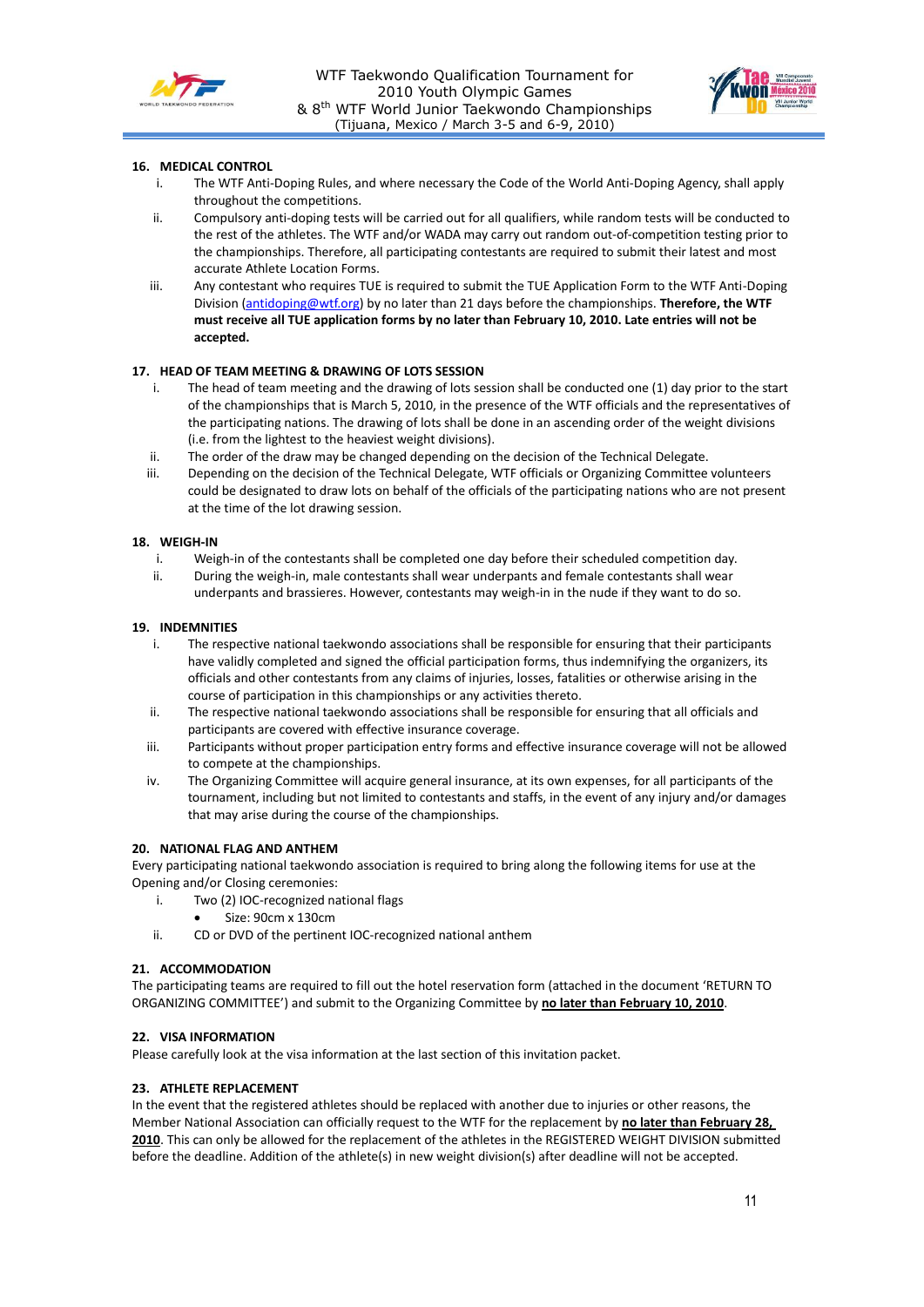



## **24. CLOSING DATE FOR ENTRY**

Team list and entry form for WTF Qualification Tournament for 2010 Youth Olympic Games must be submitted to the WTF, while team list and entry form for 8<sup>th</sup> WTF World Junior Championships together with hotel reservation form and travelling schedule should be submitted to the organizing committee **by no later than February 10, 2009. Entry submission after the deadline will not be accepted.**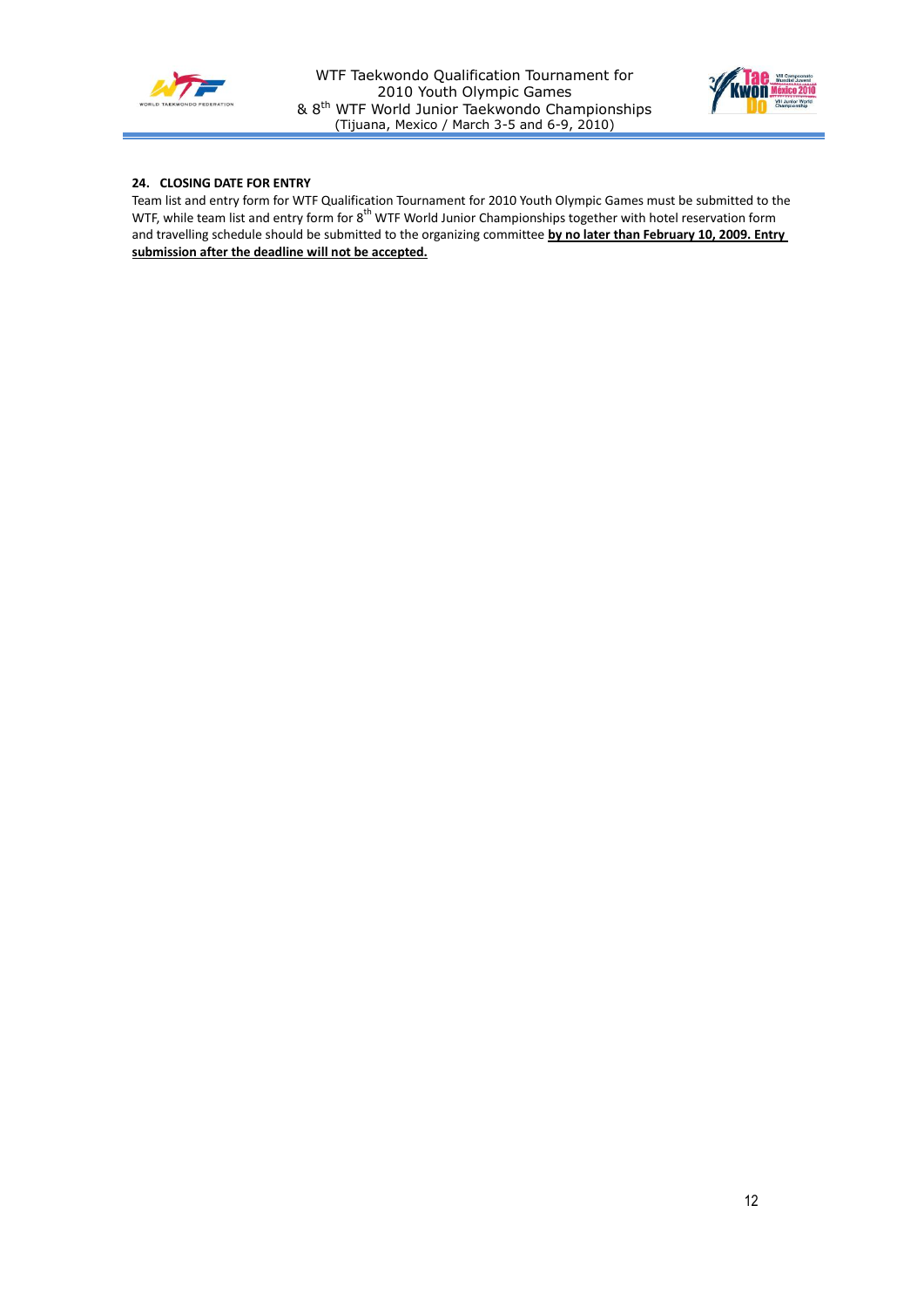

WTF Taekwondo Qualification Tournament for 2010 Youth Olympic Games & 8<sup>th</sup> WTF World Junior Taekwondo Championships (Tijuana, Mexico / March 3-5 and 6-9, 2010)



# **TIMETABLE (SUBJECT TO CHANGE)**

| Date                  | <b>Time</b>                                                                       | Event                                                                                                                                | Place                     |
|-----------------------|-----------------------------------------------------------------------------------|--------------------------------------------------------------------------------------------------------------------------------------|---------------------------|
| Feb 27 $\sim$ Mar 1   | 0900-2000                                                                         | Team registration for WTF Qualification Tournament for 2010 Youth Olympics                                                           | Grand hotel Tijuana       |
| Feb 27 $\sim$ Mar 4   | Team registration for 8 <sup>th</sup> WTF World Junior Championships<br>0900-2000 |                                                                                                                                      | Grand hotel Tijuana (Feb  |
|                       |                                                                                   |                                                                                                                                      | 27~Mar 2), Venue (Mar 3~) |
| Feb $27$ $\sim$ Mar 8 | 0900-1800                                                                         | Team training                                                                                                                        | <b>TBC</b>                |
| Feb 28 $\sim$ Mar 2   | 0900-1800                                                                         | Referee meeting and training                                                                                                         | Lucerna hotel (Feb 28),   |
|                       |                                                                                   |                                                                                                                                      | Venue (Mar 1~2)           |
| Mar 1                 | 1000-1200                                                                         | <b>WTF Council Meeting</b>                                                                                                           | Marriott hotel (TBC)      |
| Mar 2                 | 0900-1200                                                                         | Head of team meeting and drawing of lots for WTF Qualification Tournament for                                                        | Grand hotel Tijuana       |
|                       |                                                                                   | 2010 Youth Olympics / Anti-doping education                                                                                          |                           |
|                       | 1400-1800                                                                         | <b>WTF General Assembly</b>                                                                                                          | Grand hotel Tijuana (TBC) |
|                       | 1600-1800                                                                         | Weigh-in for WTF Qualification Tournament for 2010 Youth Olympics                                                                    | Grand hotel Tijuana       |
|                       |                                                                                   | (M-55, M+73, F-49, F+63)                                                                                                             |                           |
|                       | 1800-2000                                                                         | Welcoming dinner                                                                                                                     | Grand hotel Tijuana       |
| Mar 3                 | 0900-1200                                                                         | WTF Qualification Tournament for 2010 Youth Olympics (M-55, M+73, F-49, F+63)                                                        | Venue                     |
|                       | 1200-1300                                                                         | Lunch Break                                                                                                                          | Venue                     |
|                       | 1300-1900                                                                         | <b>Competition continues</b>                                                                                                         | Venue                     |
|                       | 1600-1800                                                                         | Weigh-in for WTF Qualification Tournament for 2010 Youth Olympics                                                                    | Venue                     |
|                       |                                                                                   | (M-48, M-73, F-44, F-63)                                                                                                             |                           |
|                       | 1900-2000                                                                         | Awarding ceremony                                                                                                                    | Venue                     |
| Mar 4                 | 0900-1200                                                                         | WTF Qualification Tournament for 2010 Youth Olympics (M-48, M-73, F-44, F-63)                                                        | Venue                     |
|                       | 1200-1300                                                                         | <b>Lunch Break</b>                                                                                                                   | Venue                     |
|                       | 1300-2000                                                                         | Competition continues                                                                                                                | Venue                     |
|                       | 1600-1800                                                                         | Weigh-in for WTF Qualification Tournament for 2010 Youth Olympics (M-63, F-55)                                                       |                           |
|                       | 2000-2100                                                                         | Awarding ceremony                                                                                                                    | Venue                     |
| Mar 5                 | 0900-1200                                                                         | WTF Qualification Tournament for 2010 Youth Olympics (M-63, F-55)                                                                    | Venue                     |
|                       | 1200-1300                                                                         | Lunch Break                                                                                                                          | Venue                     |
|                       | 1300-1600                                                                         | Competition continues                                                                                                                | Venue                     |
|                       | 1600-1630                                                                         | Awarding ceremony                                                                                                                    | Venue                     |
|                       | 1600-1800                                                                         | Weigh-in for 8 <sup>th</sup> WTF World Junior Taekwondo Championships<br>(M-55, M+78, F-49, F-68, F+68)                              | Venue                     |
|                       | 1700-1900                                                                         | Head of team meeting and drawing of lots for 8 <sup>th</sup> WTF World Junior Taekwondo<br>Championships / WTF Anti-doping education | Venue                     |
| Mar 6                 | 0900-1200                                                                         | 8 <sup>th</sup> WTF World Junior Taekwondo Championships (M-55, M+78, F-49, F-68, F+68)                                              | Venue                     |
|                       | 1200-1300                                                                         | Lunch Break                                                                                                                          | Venue                     |
|                       | 1300-1700                                                                         | Competition continues                                                                                                                | Venue                     |
|                       | 1600-1800                                                                         | Weigh-in for 8 <sup>th</sup> WTF World Junior Championships (M-48, M-51, M-73, F-44, F-63)                                           | Venue                     |
|                       | 1700-1900                                                                         | <b>Opening Ceremony</b>                                                                                                              | Venue                     |
|                       | 1900-2000                                                                         | Finals                                                                                                                               | Venue                     |
|                       | 2000-2100                                                                         | Awarding ceremony                                                                                                                    | Venue                     |
| Mar 7                 | 0900-1200                                                                         | 8 <sup>th</sup> WTF World Junior Championships (M-48, M-51, M-73, F-44, F-63)                                                        | Venue                     |
|                       | 1200-1300                                                                         | Lunch Break                                                                                                                          | Venue                     |
|                       | 1300-1900                                                                         | Competition and finals                                                                                                               | Venue                     |
|                       | 1600-1800                                                                         | Weigh-in for 8 <sup>th</sup> WTF World Junior Championships                                                                          | Venue                     |
|                       |                                                                                   | (M-45, M-68, M-73, F-42, F-52, F-59)                                                                                                 |                           |
|                       | 1900-2000                                                                         | Awarding ceremony                                                                                                                    | Venue                     |
| Mar 8                 | 0900-1200                                                                         | 8 <sup>th</sup> WTF World Junior Championships (M-45, M-68, M-73, F-42, F-52, F-59)                                                  | Venue                     |
|                       | 1200-1300                                                                         | Lunch Break                                                                                                                          | Venue                     |
|                       | 1300-2000                                                                         | Competition and finals                                                                                                               | Venue                     |
|                       | 1600-1800                                                                         | Weigh-in for 8 <sup>th</sup> WTF World Junior Championships (M-59, M-63, F-46, F-55)                                                 | Venue                     |
|                       | 2000-2100                                                                         | Awarding ceremony                                                                                                                    | Venue                     |
| Mar 9                 | 0900-1200                                                                         | 8 <sup>th</sup> WTF World Junior Championships (M-59, M-63, F-46, F-55)                                                              | Venue                     |
|                       | 1200-1300                                                                         | Lunch Break                                                                                                                          | Venue                     |
|                       | 1300-1800                                                                         | Competition and finals                                                                                                               | Venue                     |
|                       | 1800-1900                                                                         | Awarding ceremony and Closing ceremony                                                                                               | Venue                     |
| <b>Mar 10</b>         |                                                                                   | Departure                                                                                                                            |                           |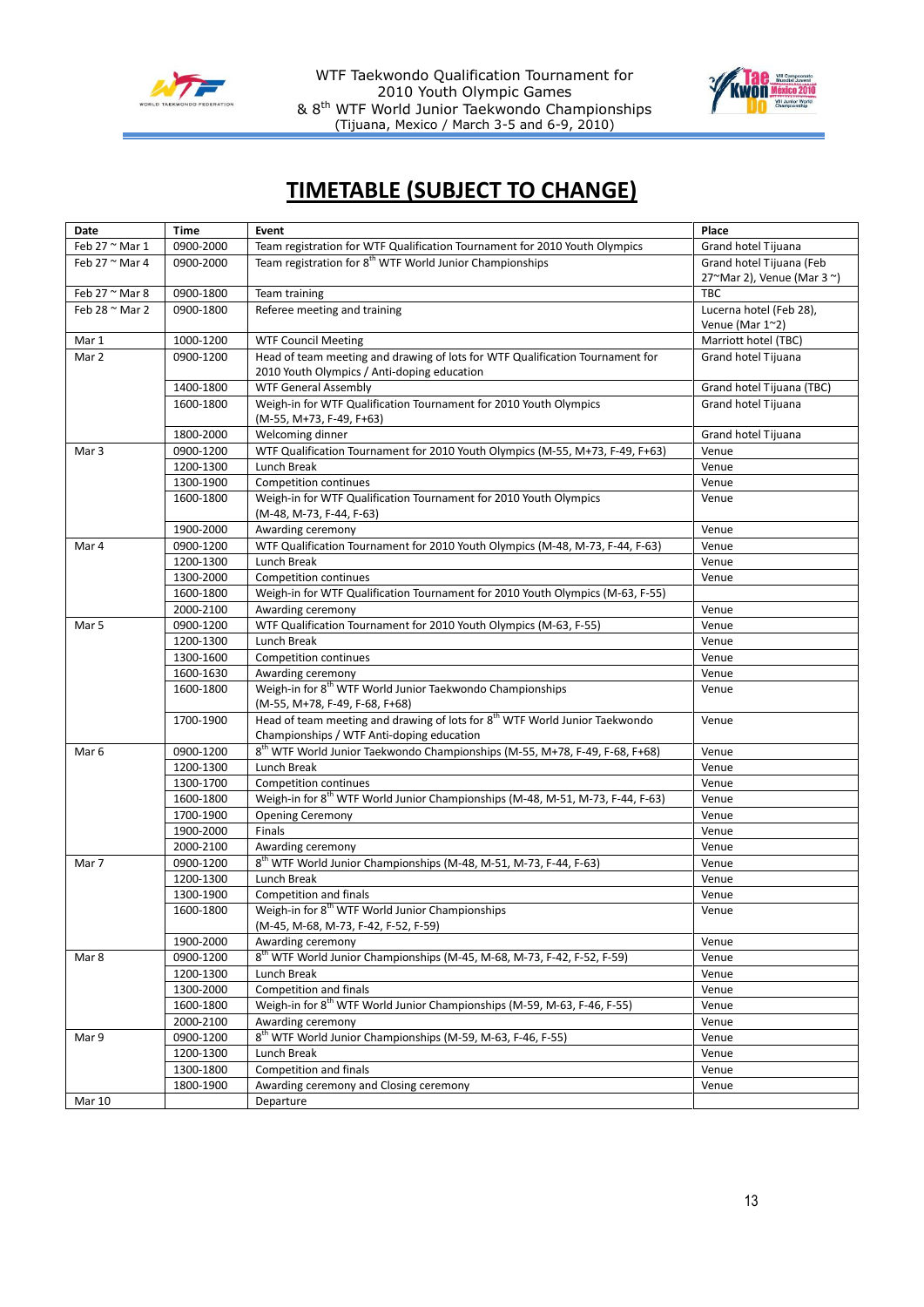

WTF Taekwondo Qualification Tournament for 2010 Youth Olympic Games & 8th WTF World Junior Taekwondo Championships (Tijuana, Mexico / March 3-4 and 6-9, 2010)



# **VISA INFORMATION**

If you are a citizen of one of the following countries, you can enter Mexico without a visa, you only need to present your passport and the tourist migration form, business or adviser visit that you can obtain at your airline, travel agency or at the point of entrance at Mexico.

| American Samoa                 |
|--------------------------------|
| Andorra                        |
| Anguilla                       |
| Argentina                      |
| Aruba                          |
| Australia                      |
| Austria                        |
| Azores Islands                 |
| <b>Bahamas</b>                 |
| <b>Barbados</b>                |
| Belgium                        |
| <b>Belize</b>                  |
| Bermuda                        |
| British Indian Ocean Territory |
| British Virgin Islands         |
| <b>Bulgaria</b>                |
| Canada                         |
| Cayman Islands                 |
| Chile                          |
| Christmas Islands              |
| Coconut Island                 |
| Cook Islands                   |
| Costa Rica                     |
| Cyprus                         |
| Czech Rep.                     |
| Denmark                        |
| Estonia                        |
| <b>Falkland Islands</b>        |
| Faroe Islands                  |
| Finland                        |
| France                         |
| French Guinea                  |
|                                |

French Polynesia Germany Gibraltar Greece Greenland Guadalupe Guam Hong Kong (China) Hungary Iceland Ireland Israel Italy Japan Latvia Lichtenstein Lithuania Luxemburg Macao (China) Mahore Malta Marianas Islands Marshall Islands **Martinique** Micronesia Monaco Montserrat Netherlands Netherlands Antilles New Caledonia New Zealand Niue Islands

Norfolk Islands Norway Palau Panama Paraguay Pitcairn Islands Poland Portugal Puerto Rico Reunion Romania San Marino Santa Helena Singapore Slovakia Slovenia South Korea Spain Sweden Switzerland Tokelau Trinidad and Tobago Turks and Caicos Islands UK of Great Britain USA Uruguay Venezuela US Virgin Islands Wallis and Furtuna Islands

The immigration office at your point of entry into Mexico can also request that you demonstrate that you have sufficient economic solvency and a round trip ticket.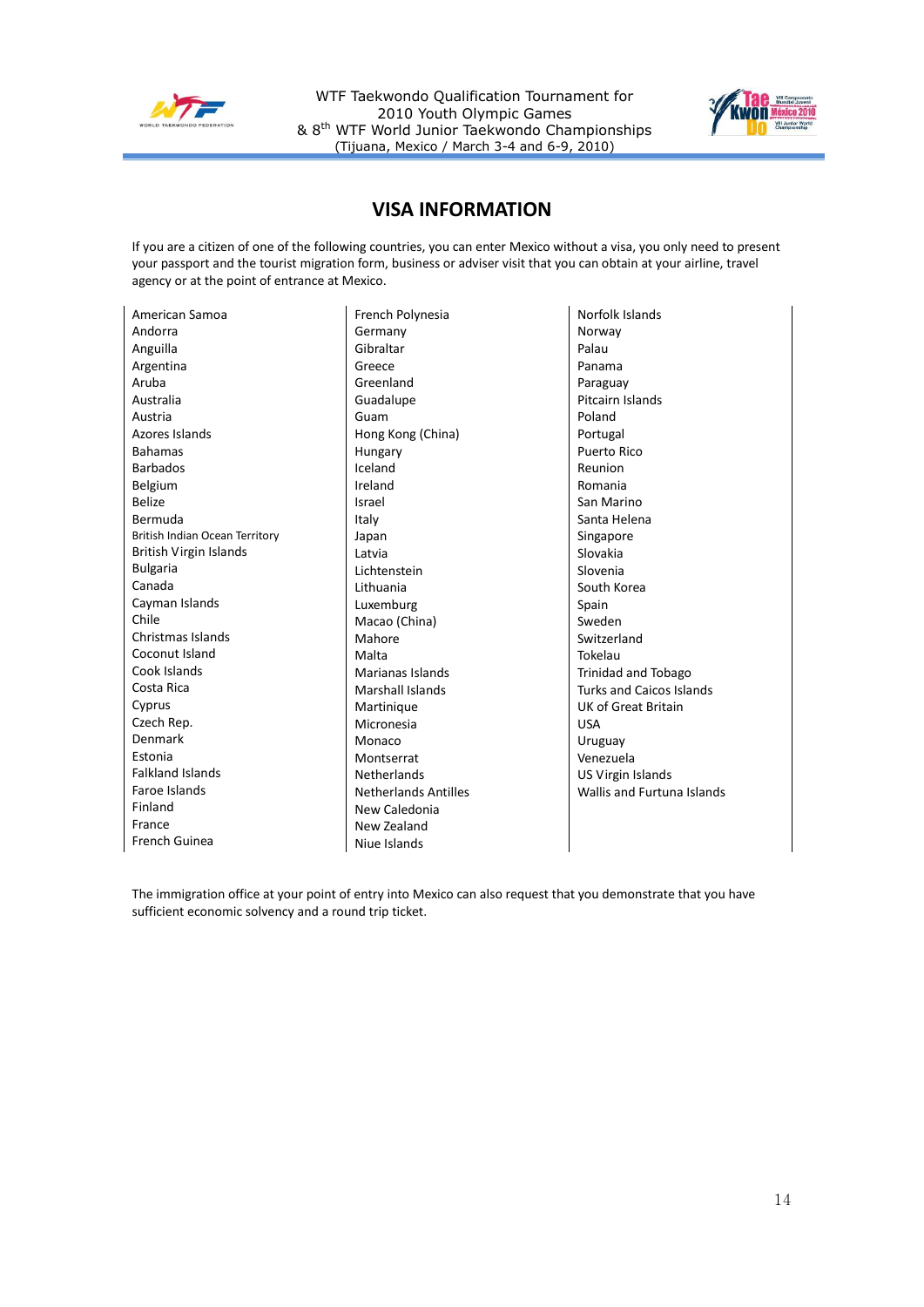

WTF Taekwondo Qualification Tournament for 2010 Youth Olympic Games & 8<sup>th</sup> WTF World Junior Taekwondo Championships (Tijuana, Mexico / March 3-4 and 6-9, 2010)



If you are a citizen of one of the following countries, you have to obtain visa to enter into Mexico.

| Afganistán             | Dominicana República | Líbano               | San Cristobal y Nieves |
|------------------------|----------------------|----------------------|------------------------|
| Albania                | Ecuador              | Liberia              | San Vicente y Las      |
| Angola                 | Egipto               | Libia                | Granadinas             |
| Antigua y Barbuda      | Árabes<br>Emiratos   | Macedonia            | Santa Lucía            |
| Arabia Saudita         | Unidos               | Madagascar           | Santo Tome y Príncipe  |
| Argelia                | Eritrea              | Malawi               | Senegal                |
| Armenia                | Etiopía              | <b>Maldivas</b>      | Serbia                 |
| Azerbaiyán             | Federación Rusa      | Mali                 | Seychelles Islas       |
| Bahrein                | Fiji Islas           | <b>Marruecos</b>     | Sierra Leona           |
| Bangladesh             | Filipinas            | Mauricio             | Siria                  |
| <b>Belarús</b>         | Gabón                | Mauritania           | Somalia                |
| <b>Benin</b>           | Gambia               | Mianmar              | Sri Lanka              |
| <b>Bolivia</b>         | Georgia              | Moldova              | Sudáfrica              |
| Bosnia-Herzegovina     | Ghana                | Mongolia             | Sudán                  |
| <b>Botswana</b>        | Grenada              | Montenegro           | Surinam                |
| <b>Brasil</b>          | Guatemala            | Mozambique           | Swazilandia            |
| Brunei Darusalam       | Guinea               | Namibia              | Tailandia              |
| <b>Burkina Faso</b>    | Guinea Bissau        | Nauru                | Taiwán                 |
| Burundi                | Guinea Ecuatorial    | Nepal                | Tanzania               |
| Bután                  | Guyana               | Nicaragua            | Tayikistán             |
| Cabo Verde             | Haití                | Niger                | <b>Timor Oriental</b>  |
| Camboya                | Honduras             | Nigeria              | Togo                   |
| Camerún                | India                | Omán                 | Tonga                  |
| Chad                   | Indonesia            | Pakistán             | Túnez                  |
| República<br>China     | Irak                 | Palestina            | Turkmenistán           |
| Popular                | Irán                 | Papua Nueva Guinea   | Turquía                |
| Colombia               | Jordania             | Perú                 | Tuvalu                 |
| Comoras                | Kazajistán           | Qatar                | Ucrania                |
| Congo                  | Kenia                | República            | Uganda                 |
| Congo,<br>Rep.<br>Dem. | Kirguistán           | Centroafricana       | Uzbekistán             |
| (Zaire)                | Kiribati             | República<br>Árabe   | Vanuatu                |
| Corea del Norte        | Kuwait               | Saharaui Democrática | Vietnam                |
| Costa de Marfil        | Laos                 | Ruanda               | Yemen                  |
| Croacia                | Lesotho              | Salomon Islas        | Zambia                 |
| Cuba                   |                      | Samoa Occidental     | Zimbawe                |
| Djibuti                |                      |                      |                        |
| Dominica               |                      |                      |                        |